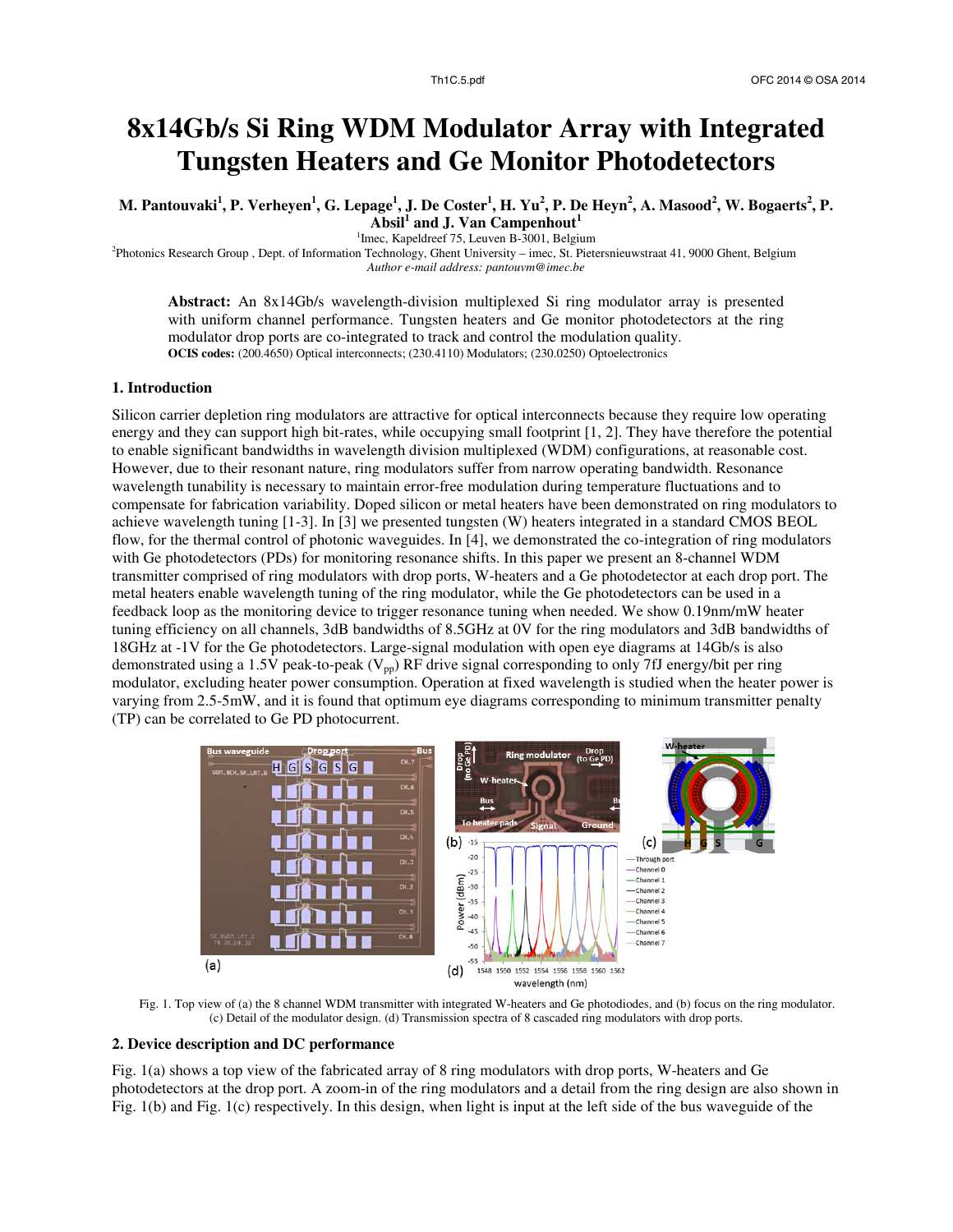cascaded rings, the drop ports can be characterized with optical transmission measurements, while when light is input at the right side of the bus the response of the Ge photodetectors to the light in the drop ports can be measured



Fig. 2. (a) Resonance shift versus reverse bias for the 8 ring modulators and example of transmission spectra with applied bias. (b) Wavelength tuning of modulator resonance with applied heater power. (c) Ring resonance shift versus heater power for 8 channels.

The silicon ring waveguides had approximately 7.5µm radius and they were formed by etching 150nm out of 220nm crystalline silicon on 2µm buried oxide. A p-n diode (doped at  $4e18 \text{cm}^{-3}$ ) was implemented only in about 50% of the ring circumference, as shown in Fig. 1(c), resulting in ~12fF ring capacitance. The ring radius was slightly varied from ring to ring in the cascaded configuration along the same waveguide, resulting in an average channel spacing of  $1.6 \pm 0.12$ nm along with a free spectral range (FSR) of ~12.8nm, as shown in Fig. 1(d). A reduction of ~7dB in the drop port transmission with increasing propagation distance along the bus waveguide was measured, which is attributed to increasing loss in waveguide transitions from deep-to-shallow etched waveguides. This could be improved in a future optimized design. An example of the ring response with applied DC bias is shown in the inset of Fig. 2(a). The modulation efficiency of all rings was  $\sim$ 16pm/V, as shown in Fig. 2(a). The Qfactor of the rings at 0V bias was about 18500 $\pm$ 400 for all rings and it was the main limitation of the rings' smallsignal  $(S_{21})$  frequency response to  $f_{3dB}$  <10.5GHz. By optimizing the design it is expected that the bandwidth can be increased to 20GHz, enabling 28Gb/s operation.

The W-heaters were formed about 1µm on top of the ring modulators, after the W-contact holes and before the Cu metallization of the metal connections, as described in [3]. Fig. 2(b) shows an example of the resonance shift with applied heater power, while Fig. 2(c) shows the resonance shift with heater power for all 8 channels. The heating efficiency was 190±15pm/mW, or about 67.4mW for one FSR of a single ring. This translates to approximately 8.5mW needed for shift of the resonance within the ~1.6nm of the channel spacing. No degradation of the extinction ratio was observed with heater power, as shown in Fig. 2(b). Local substrate undercut is expected to substantially improve the power efficiency of the heaters [3].

The Ge photodetectors were lateral p-i-n diodes, 15µm long, formed by selective Ge epitaxial growth on top of the crystalline silicon and before the contact module. The dark current of these devices was about 100nA at -1V and the responsivity was above 0.55A/W at 1555nm for all channels.



Fig. 3. Frequency response of (a) silicon ring modulators at 0V, and (b) Ge photodetectors at -1V for all 8 channels. (c) Frequency response of the ring modulator at channel 6 at different W-heater powers.

### **3. High-speed characterization**

Small-signal S<sub>21</sub> parameter characterization was performed using an Agilent network analyzer at -8dBm RF power. The frequency response of the silicon ring modulators and the Ge photodetectors is shown in Fig. 3(a) and 3(b) respectively. A 3-dB bandwidth of 8.6GHz was measured for all ring modulators at 0V. The Ge photodetectors had